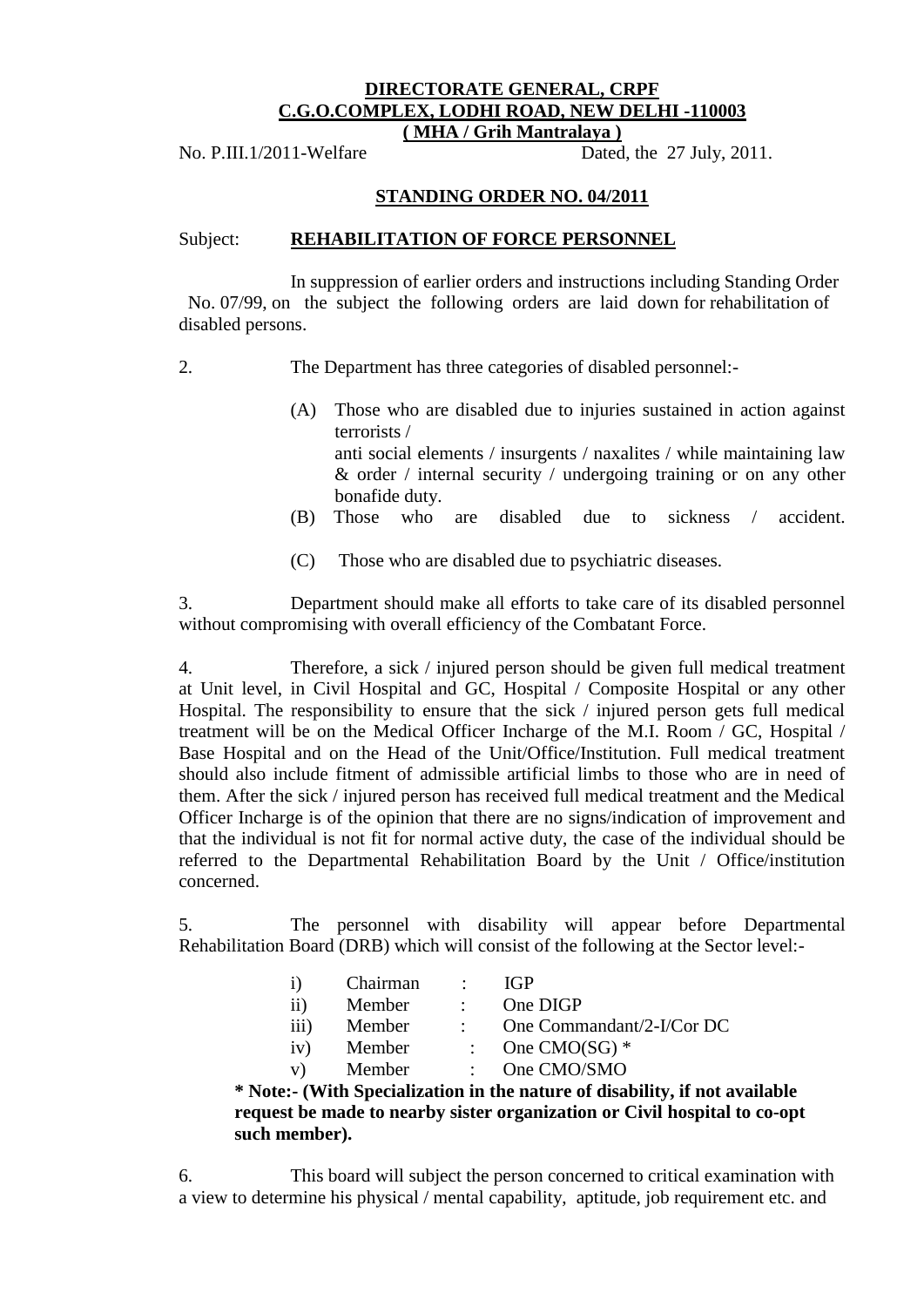after assessing capability and health condition of the person, will recommend specifically that :-

> i) Whether, he / she can be rehabilitated within the Force by assigning the jobs mentioned in Para – 7 and 8 below as per his / her physical and mental health condition.

#### **OR**

ii) The person is not fit for any kind of duty (specific reasons & Medical opinion) therefore recommended to be invalidated out.

7. After critical examination of the person and assessment of his/her suitability for the job, DRB will recommend any of the tasks for him / her as specified below  $\qquad \qquad \qquad :$ 

- a. Dak / Office Runner,
- b. Telephone Operator,
- c. Attendants in R/Room, Welfare Centre, School Bus,
- d. Sales person in Canteen, Co-operative, Floor mills,
- e. RTO at Railway Station,
- f. Office jobs viz coy writer etc.,
- g. Mess Constable, Service Man,
- h. Any other specified job considered suitable from time to time.

8. Above mentioned duties are mostly for ORs. In case any person of the rank of ASI and above (executive) and personnel of Technical Trades like MT, Signals and Ministerial Cadre etc. are disabled, they will be retained in the same rank and cadre and will be preferably posted in BNs/ Offices/ Institutions which are located in comparatively less operational active areas. The nature of their duties / tasks will be decided by the DRB in consultation with Sector IsG on the basis of their physical and mental health condition. Disabled personnel will not be eligible for any pre-promotional or promotional courses and for promotion.

- 9. DRB will also recommend the following in their final decision:
	- a ) The personnel under category (A) of Para 2 will be retained in service till they remain in medical category SHAPE-IV as per shape factor mentioned in SO-04/2008. Such personnel may be extended proper medical facilities to improve their medical category. In case no improvement in their health has been found and become totally unfit to perform any kind of duties as per medical categorization SHAPE-V mentioned in SO-4/2008 or any other order issued from time to time, they will be recommended for boarding out.
	- b) The Personnel have less than 10 years qualifying service at the time of invalidation and their disability is attributable to Govt. duty, will be entitled for disability pension as per existing instructions/rules and they may be boarded out accordingly.
	- c) The personnel under category (B) of Para-2 will be retained in service upto 10 years of service to make them eligible for invalidation pension subject to their permissible time of Shape system as per SO-4/2008. The disabled personnel will be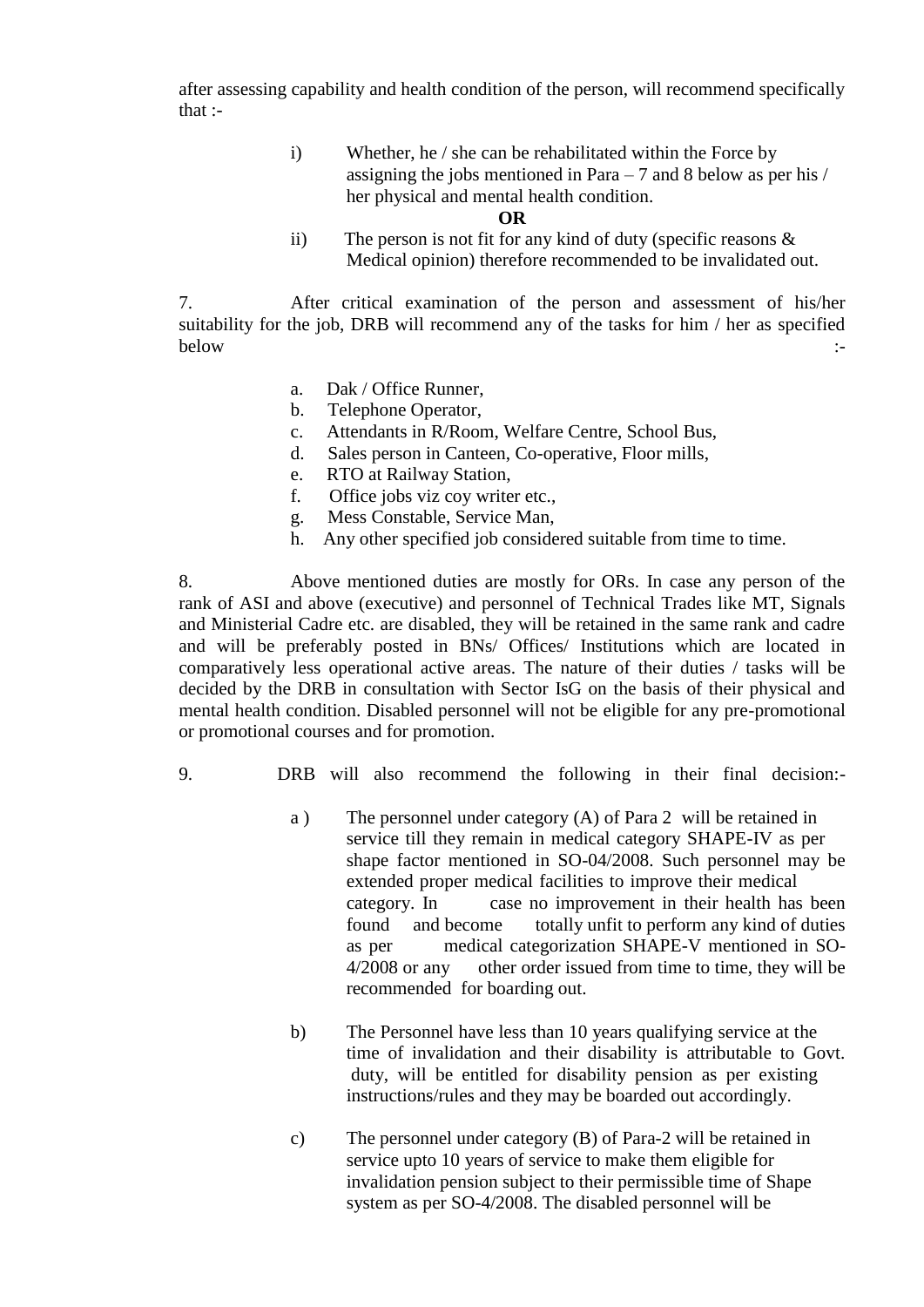invalidated out from the service as per Rule 38 of CCS(Pension) Rule only after providing them vocational training from vocational training institution (as per their physical and mental health/ condition), if they desire so. Individual may inform WARB about their willingness for employment outside the department.

- d) Those declared unfit on ground of psychiatric disease will be Invalidated out immediately, irrespective of their fitness at the time of recruitment.
- e) That while rehabilitating partially disabled personnel in Units/Offices care should be taken to ensure that these personnel may be posted to the Offices / institutions where adequate medical facilities are available and is near to his / her home town so that he/she can get family support at the time of need. However, number of such persons per ffice/institution, should be kept within reasonable limits but not more than 2% so that the overall efficiency of the institution / Unit does not suffer and in case of more personnel then a reasonable time of posting out be also ensured that other disabled personnel also get chance of postings etc.
- f) That resulting deficiency in the post to which the disabled person belongs, does not hamper overall efficiency of a Unit / Office / Institution.

10. Personnel who are not found fit by DRB for being accommodated in any of the jobs mentioned in para 7 & 8 will be referred to the medical invalidation board as per rules in force. Before invalidation the following measures will be taken for their rehabilitation:-

- (a) It will be the responsibility of the **Sector IsGP** to refer them for training as per recommendation of the DRB, if the individual is willing. Training will be given to these personnel in the vocational training institution. Expenditure so incurred on the training will be borne from Central Welfare Fund. Comprehensive proposal having all information viz fee / eligibility / duration of course etc will be moved to Welfare Branch of Dte. General, CRPF for sanction of expenditure from CWF. Welfare branch of Directorate will arrange for their training.
- (b) After training these person should be invalided out from the Force and efforts should be made through WARB to refer them for suitable placement of these personnel which are available in open market. However no onus lies on department for alternate placement once invalided out from service.

11. Before recommending final invalidation, DRB will specifically mention in their report about the efforts made to impart training etc so that he/she can earn livelihood with respect. He / she will be paid benefits as per rules on the subject including the regimental fund etc.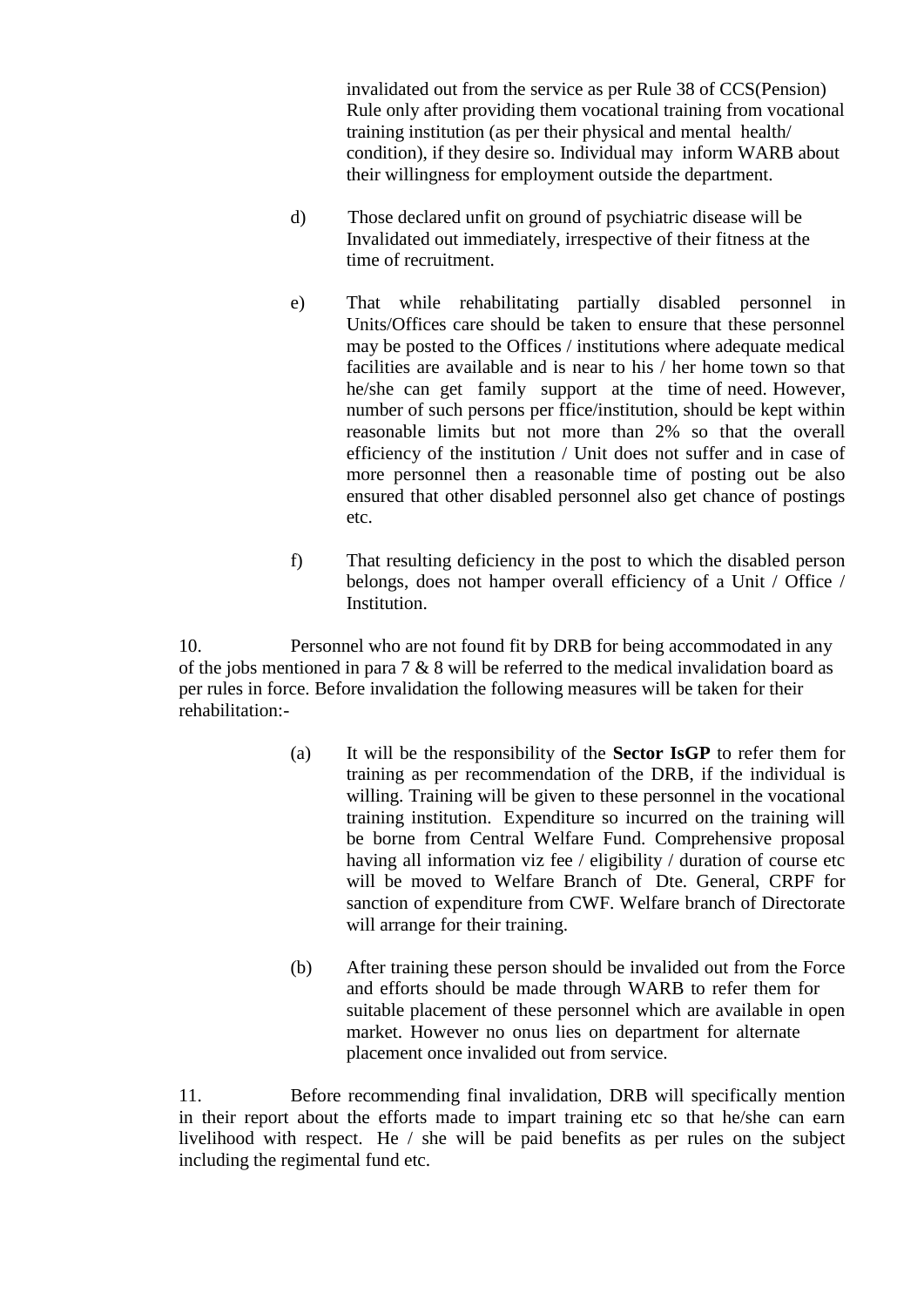12. These instructions should be given wide publicity and explained to all ranks in the Force.

## Sd/- 27/07/2011 **( K. VIJAY KUMAR ) IPS, DIRECTOR GENERAL, CRPF.**

No. P.III.1/2011-Welfare Dated, the 27 June, 2011.

Copy forwarded to:-

- 1. Spl.DG, CRPF, J&K, Central & NE Zone,
- 2. Addl.DG, CRPF, Hyderabad, Addl.DG, CRPF, Trg, Pers.,
- 3. All IGP(including Ops), CRPF / Director, ISA, Mt.Abu/ CRPF Academy.
- 4. IGP/Med.Supdt., All Composite Hospital, CRPF,
- 5. All DIGP(including Ops), CRPF,
- 6. All Principal, CTC / RTC, CIAT, CRPF,
- 7. All DIGP, GC(including Sig.GC), CRPF,
- 8. DIGP, CWS-1,2, CRPF,
- 9. All Bns Comdt.(including RAF, Signal, SDG), CRPF.

Sd/- 27/07/2011 **( Y. K. MATHUR ) DIGP(WELFARE) DTE**

## **INTERNAL:-** ALL PS OF DTE ALL BRANCHES OF DTE DA-1, 4, DA-SM, CWO-1, 2 MASTER FILE OF DA-3 I/C EDU./CWF/RF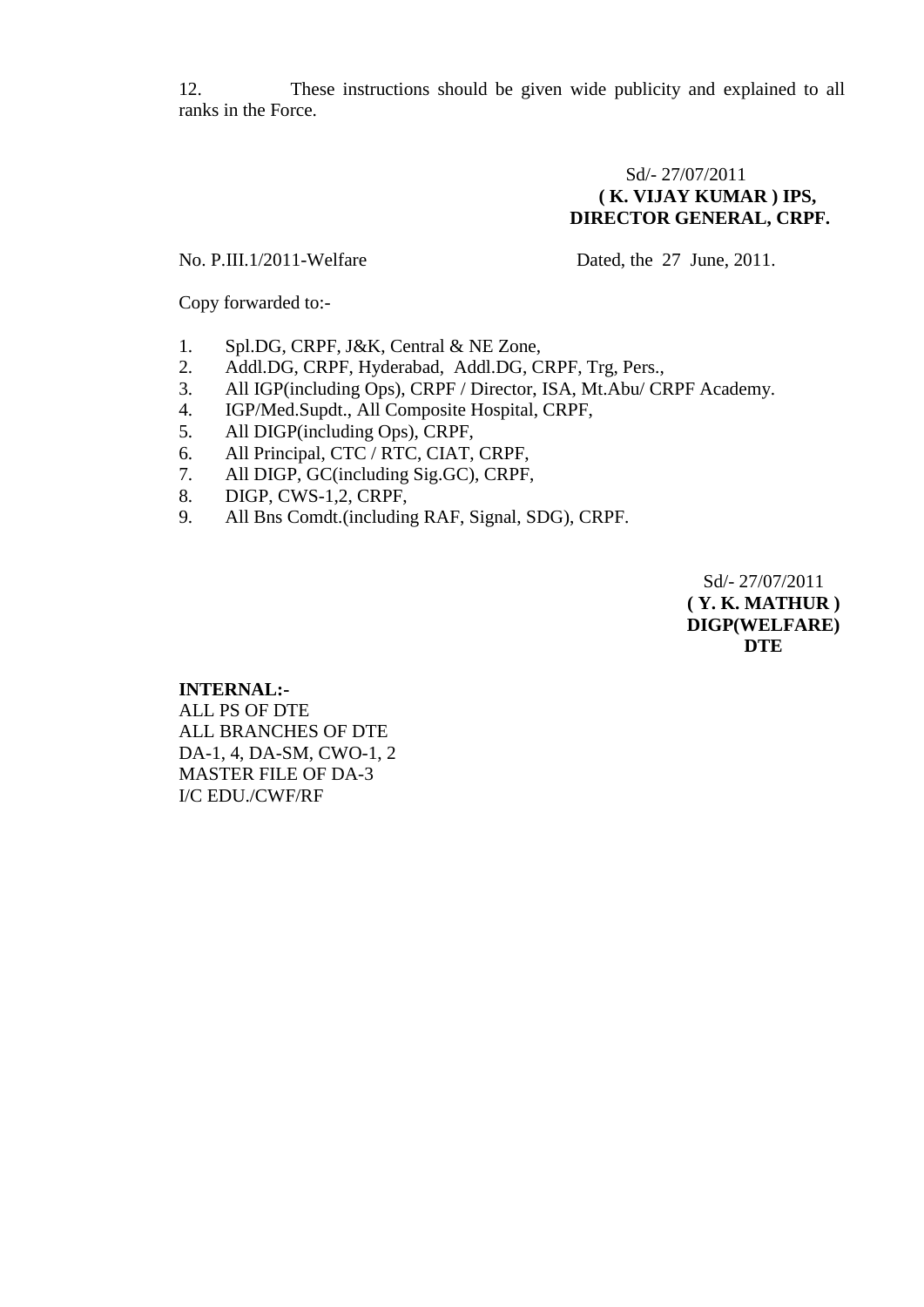# **DIRECTORATE GENERAL, CRPF C.G.O.COMPLEX, LODHI ROAD, NEW DELHI -110003 ( MHA / Grih Mantralaya )**

No. P.III.1/2011-Welfare Dated, the 14 Aug, 2012.

## **AMENDEMENT/ADDENDUM TO STANDING ORDER NO. 04/2011** Subject: **REHABILITATION OF FORCE PERSONNEL**

The following amendment/addendum to Standing Order No. 04/2011 is hereby issued with immediate effect:-

| Para - |                           | <b>BOULD MILLITTILLOIDLE CHICCLE</b><br><u>FOR</u> |                               | <b>READ</b>                              |  |
|--------|---------------------------|----------------------------------------------------|-------------------------------|------------------------------------------|--|
| 7      |                           | 7. After critical examination of the               |                               | The various jobs which can be given to   |  |
|        | and<br>person             | his/her<br>assessment of                           |                               | the persons required to be rehabilitated |  |
|        |                           | suitability for the job,<br><b>DRB</b><br>will     |                               | /recommended any of the tasks for        |  |
|        |                           | recommend any of the tasks for him /               | him/her as specified below :- |                                          |  |
|        | her as specified below :- |                                                    | (A) Light duty for ORs :      |                                          |  |
|        | a.                        | Office<br>Dak                                      |                               | 1. Canteen(dry/wet)                      |  |
|        |                           | Runner,                                            |                               | 2. Telephone attendant                   |  |
|        | b.                        | Telephone                                          |                               | 3. / Control Room duty.                  |  |
|        |                           | Operator,                                          |                               | 4. Office assistant.                     |  |
|        | c.                        | Attendants<br>in                                   |                               | 5. Attendant in Recreation Room          |  |
|        |                           | R/Room,                                            |                               | Welfare Centre, School Bus.              |  |
|        |                           | Welfare Centre, School                             |                               | 6. Sales person in Canteen, Co-          |  |
|        |                           | Bus,                                               |                               | operative Shop, Floor Mills.             |  |
|        | d.                        | Sales person in Canteen,                           |                               | 7. Signal dak runner.                    |  |
|        |                           | Co-operative, Floor mills,                         | 8.                            | Temple priest.                           |  |
|        | e.                        | RTO at Railway Station,                            |                               | 9. Store man/NCO.                        |  |
|        | f.                        | Office jobs viz coy writer                         |                               | 10. Water supply by trucks.              |  |
|        |                           | etc.,                                              |                               | 11. Hygiene & sanitation NCO.            |  |
|        | g.                        | Mess Constable, Service                            |                               | 12. LO duty.                             |  |
|        |                           | Man,                                               |                               | 13. Post office/Bank duty.               |  |
|        | h.                        | Any other specified job                            |                               | 14. Mess Constable in officers' mess     |  |
|        |                           | considered suitable from                           |                               | /SOs' mess/ORs' mess.                    |  |
|        |                           | time to time.                                      |                               | 15. Railway station transport bus        |  |
|        |                           |                                                    |                               | conductor.                               |  |
|        |                           |                                                    |                               | 16. Internet<br>café/online              |  |
|        |                           |                                                    |                               | works(GC/BN/HQ)                          |  |
|        |                           |                                                    |                               | 17. Electrician duty (after completion   |  |
|        |                           |                                                    |                               | of related course).                      |  |
|        |                           |                                                    |                               | 18. Gardener, carpenter, (for vacant     |  |
|        |                           |                                                    |                               | post after trade training).              |  |
|        |                           |                                                    |                               | 19. Sick report NCO.                     |  |
|        |                           |                                                    |                               | 20. Atta Chakki NCO.                     |  |
|        |                           |                                                    |                               | 21. Line NCO.                            |  |
|        |                           |                                                    |                               | 22. Hospital<br>attendant<br>other<br>to |  |
|        |                           |                                                    |                               | casualties.                              |  |
|        |                           |                                                    |                               | 23. Dak/Office runner.                   |  |
|        |                           |                                                    |                               | 24. Line men.                            |  |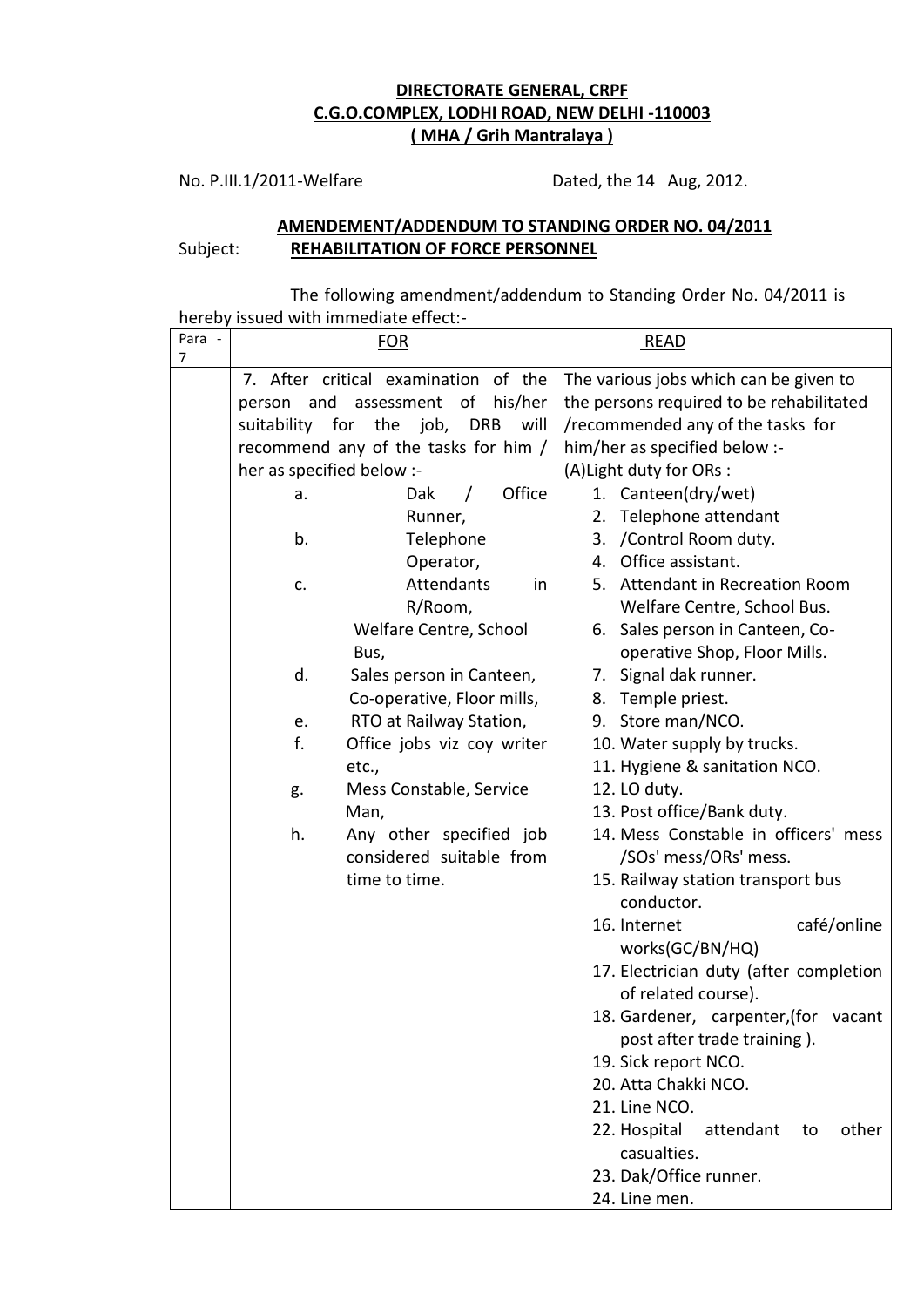|        |                                                                                   | 25. RTO at Railway Station.<br>26. Office job viz coy writer etc.<br>27. Any other job considered suitable.<br>(B) Light duty for SOs:<br>1. Control Room Duty (IG/DIG Office)<br>2. Mess SO<br>3. I/C Co-operative Shop<br>4. Canteen SI<br>5. Welfare Centre SO<br>6. QM/SI Particularly in GCs.<br>7. Building Branch SO in GCs.<br>8. Adm SO in training Centre<br>9. Computer/Internet related<br>work.<br>10. OPS branch SO.<br>11. Training branch SO.<br>12. Liaison Officer with<br>senior officers<br>(C) Light duties for Officer:<br>1. Control room Officer<br>2.Intelligence collation |
|--------|-----------------------------------------------------------------------------------|------------------------------------------------------------------------------------------------------------------------------------------------------------------------------------------------------------------------------------------------------------------------------------------------------------------------------------------------------------------------------------------------------------------------------------------------------------------------------------------------------------------------------------------------------------------------------------------------------|
|        |                                                                                   | 3. AC(Adm) in GCs/BN.<br>4. DC store in GCs.                                                                                                                                                                                                                                                                                                                                                                                                                                                                                                                                                         |
|        |                                                                                   | 5. Transit camp I/C.<br>6. Adm officer in training centre                                                                                                                                                                                                                                                                                                                                                                                                                                                                                                                                            |
|        |                                                                                   | 7. I/C building branch in<br>GCs.                                                                                                                                                                                                                                                                                                                                                                                                                                                                                                                                                                    |
|        |                                                                                   | 8. Course I/C in training                                                                                                                                                                                                                                                                                                                                                                                                                                                                                                                                                                            |
|        |                                                                                   | centre (as per physical                                                                                                                                                                                                                                                                                                                                                                                                                                                                                                                                                                              |
|        |                                                                                   | condition)                                                                                                                                                                                                                                                                                                                                                                                                                                                                                                                                                                                           |
|        |                                                                                   | 9. Adjutant, QM in BN HQ,                                                                                                                                                                                                                                                                                                                                                                                                                                                                                                                                                                            |
|        |                                                                                   | in peace area.<br>10. Staff officer duties                                                                                                                                                                                                                                                                                                                                                                                                                                                                                                                                                           |
|        |                                                                                   | depending on the aptitude.                                                                                                                                                                                                                                                                                                                                                                                                                                                                                                                                                                           |
|        |                                                                                   |                                                                                                                                                                                                                                                                                                                                                                                                                                                                                                                                                                                                      |
| Para-8 | <b>FOR</b>                                                                        | <b>READ</b>                                                                                                                                                                                                                                                                                                                                                                                                                                                                                                                                                                                          |
|        | Above mentioned duties are mostly                                                 | <b>The</b><br>list<br>illustrative<br>is<br>and<br>not                                                                                                                                                                                                                                                                                                                                                                                                                                                                                                                                               |
|        | for ORs. In case any person of the                                                | exhaustive. In case any                                                                                                                                                                                                                                                                                                                                                                                                                                                                                                                                                                              |
|        | rank of ASI and above (executive)                                                 | person of the Technical Trades like                                                                                                                                                                                                                                                                                                                                                                                                                                                                                                                                                                  |
|        | and personnel of Technical Trades                                                 | MT, Signals and Ministerial Cadre etc.                                                                                                                                                                                                                                                                                                                                                                                                                                                                                                                                                               |
|        | like MT, Signals and Ministerial Cadre                                            | is disabled, he should be preferably                                                                                                                                                                                                                                                                                                                                                                                                                                                                                                                                                                 |
|        | disabled, they will<br>etc. are<br>be                                             | posted in BNs/<br>Offices/<br>Institutions which are located in                                                                                                                                                                                                                                                                                                                                                                                                                                                                                                                                      |
|        | retained in the same rank and cadre                                               |                                                                                                                                                                                                                                                                                                                                                                                                                                                                                                                                                                                                      |
|        | and will be preferably posted in BNs/<br>Offices/<br>Institutions<br>which<br>are | comparatively less operational active<br>areas. The nature of their duties / tasks                                                                                                                                                                                                                                                                                                                                                                                                                                                                                                                   |
|        | located<br>comparatively<br>in<br><b>less</b>                                     | can be decided on the basis of their                                                                                                                                                                                                                                                                                                                                                                                                                                                                                                                                                                 |
|        | operational active areas. The nature                                              | physical and mental health condition.                                                                                                                                                                                                                                                                                                                                                                                                                                                                                                                                                                |
|        | of their duties / tasks will be decided                                           |                                                                                                                                                                                                                                                                                                                                                                                                                                                                                                                                                                                                      |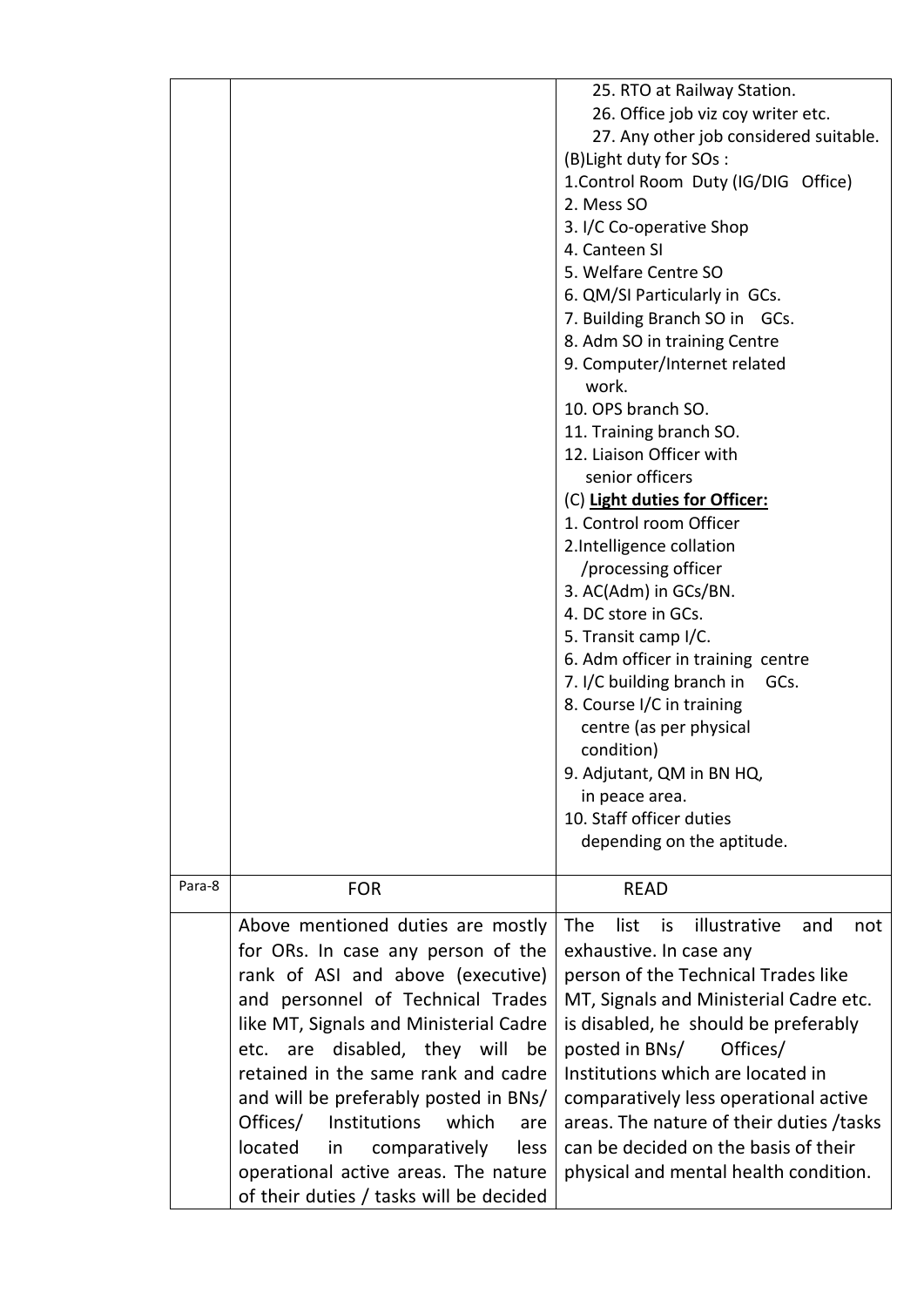| by the DRB in consultation with       |  |
|---------------------------------------|--|
| Sector IsG on the basis of their      |  |
| physical and mental health condition. |  |
| Disabled personnel will not be        |  |
| eligible for any pre-promotional or   |  |
| promotional courses and for           |  |
| promotion.                            |  |
|                                       |  |

#### **Sd/- 14/8/2012 ( K. VIJAY KUMAR ) IPS, DIRECTOR GENERAL, CRPF.**

No. P.III.1/2012-Welfare Dated, the 14 Aug, 2012.

Copy forwarded to:- 1. Spl.DG, CRPF, J&K, Central & NE Zone,

2. Addl.DG, CRPF, Hyderabad, Addl.DG, CRPF, Trg, Pers.,

3. All IGP(including Ops), CRPF / Director, ISA, Mt.Abu/ CRPF Academy.

- 4. IGP/Med.Supdt., All Composite Hospital, CRPF,
- 5. All DIGP(including Ops), CRPF,
- 6. All Principal, CTC / RTC, CIAT, CRPF,
- 7. All DIGP, GC(including Sig.GC), CRPF,
- 8. DIGP, CWS-1,2, CRPF,
- 9. All Bns Comdt.(including RAF, Signal, SDG), CRPF.

 **Sd/- 14/8/2012 (Marianus Minj) DIGP(WELFARE)DTE**

#### **INTERNAL:-**

ALL PS OF DTE ALL BRANCHES OF DTE DA-1, 4, DA-SM, CWO-1, 2 MASTER FILE OF DA-3 I/C EDU./CWF/RF